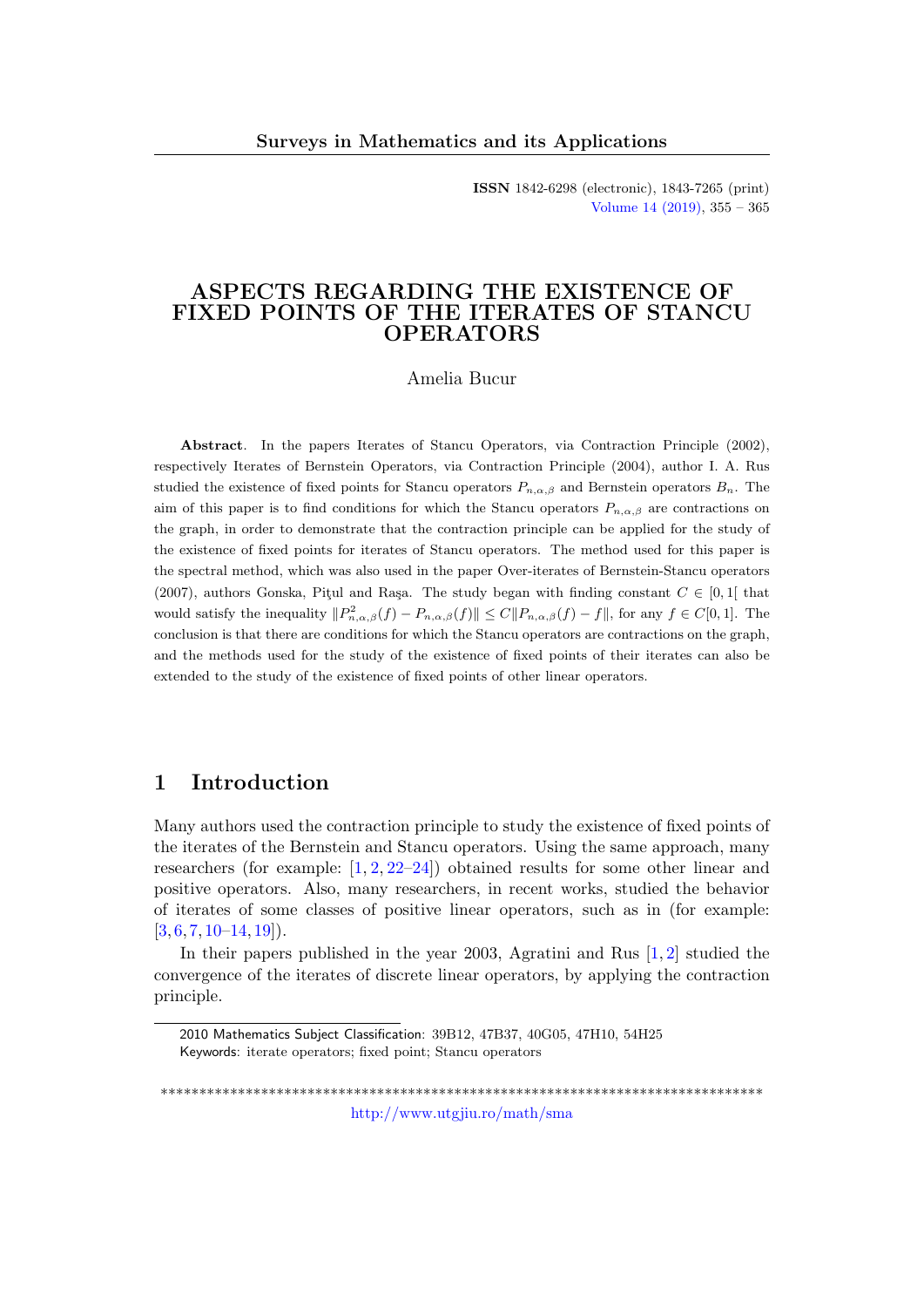In the year 2002, Rus [\[22\]](#page-9-0) used the contraction principle to demonstrate that some Stancu operators are, in fact, weakly Picard operators.

In the year 2004, Rus [\[23\]](#page-9-4) gave another proof to the result obtained by Kelisky and Rivlin, by using the contraction principle.

Rus [\[24\]](#page-9-1) established some relations between the mixed-extremal point set of  $D \subset \mathbb{R}^p$ , the fixed point set and the interpolation point set of  $A: C(\overline{D}) \to C(\overline{D})$ .

The Bernstein operators have been introduced by Bernstein 1912. [\[6\]](#page-8-3)

Kelisky and Rivlin, in 1967, presented the Bernstein operator  $B_n$  with  $n \in \mathbb{N}^*$ , by the following formula:

<span id="page-1-0"></span>
$$
B_n(f)(x) = \sum_{k=0}^n f\left(\frac{k}{n}\right) C_n^k x^k (1-x)^{n-k},\tag{1.1}
$$

where  $f \in C[0,1], x \in [0,1]$ . [\[19\]](#page-9-3)

We notice that equation  $(1.1)$  is very similar to the binomial distribution. Is it known that, by definition, the Bernstein basis polynomials have a similar function to the probability mass function of a binomial distribution from mathematical statistics [\[7\]](#page-8-4).

In their paper [\[19\]](#page-9-3) they proved that the Bernstein operators  $B_n$  are weakly Picard operators and:

$$
\lim_{m \to \infty} B_n^m(f)(x) = f(0) + [f(1) - f(0)]x,\tag{1.2}
$$

where  $B_n^m$  is the iterate of order m of  $B_n$ .

Aleomraninejad, Rezapour, and Shahzad [\[3\]](#page-8-2) used Reich's concept to extend the results of Kelisky-Rivlin.

Gavrea and Ivan [\[10,](#page-8-5) [11\]](#page-9-5) studied the convergence of the iterates of a set of positive linear operators that maintain the affine functions, respectively positive linear operators that maintain constant functions.

In another work published in 2011 by Gavrea and Ivan [\[12\]](#page-9-6), they studied the convergence of the iterates of a set of positive linear operators that preserve linear functions.

In the years 2006, 2007, the authors [\[13,](#page-9-7) [14\]](#page-9-2) introduced a method that allows to determine the degree of approximation towards the first Bernstein operator for the iterates of certain positive linear operators, as well as some continuous type operators.

In the year 1970, Karlin and Ziegler [\[17\]](#page-9-8) studied the limit behavior of the iterates of positive linear approximation operators.

Gonska and Rașa  $[15]$ , in the year 2006, extended the results obtained by Karlin and Ziegler and studied the degree of approximation of the iterated Bernstein operators.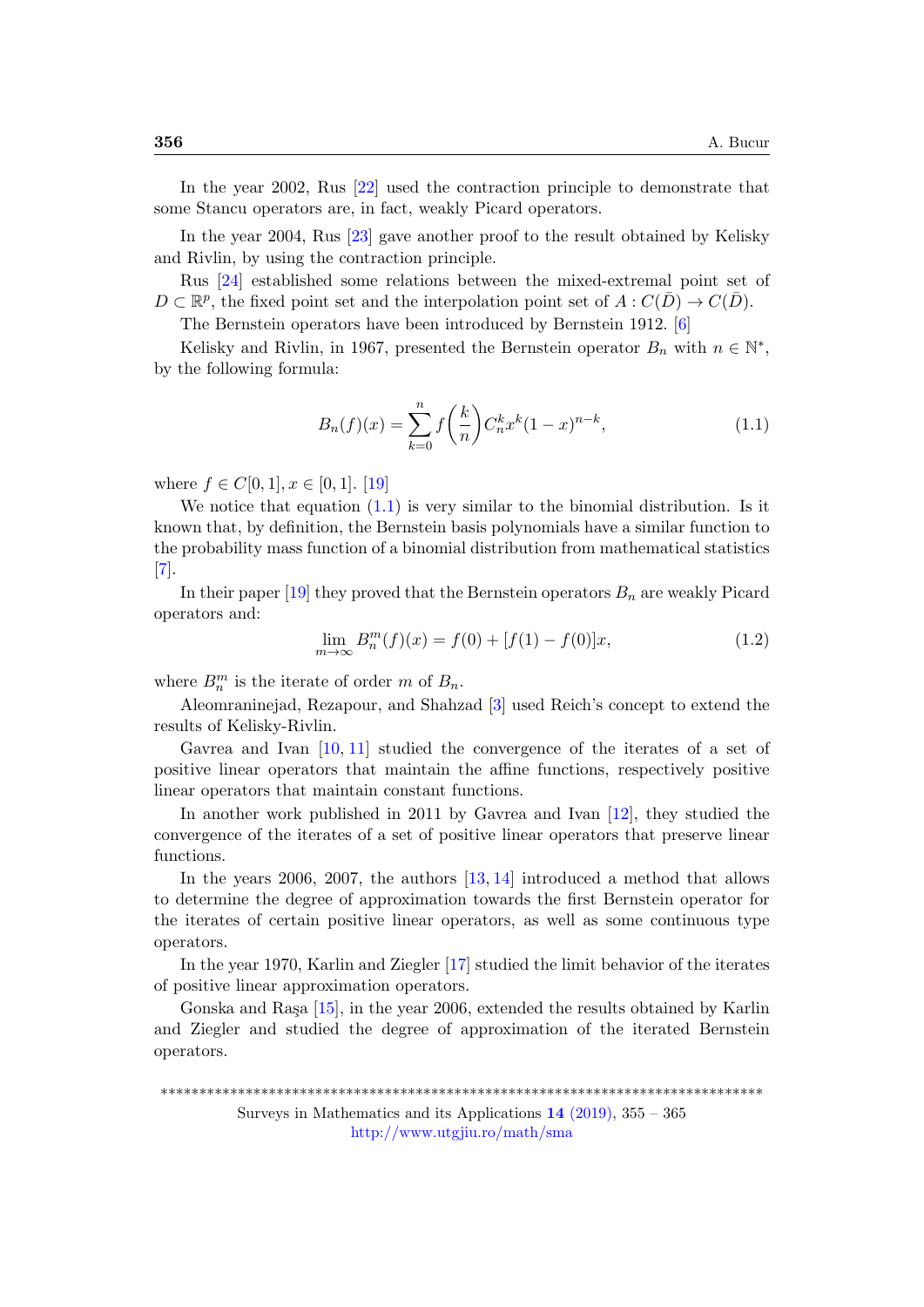Stancu operators  $P_{n,\alpha,\beta} : C[0,1] \to C[0,1], \alpha, \beta \in \mathbb{R}, 0 \leq \alpha \leq \beta, n \in \mathbb{N}^*$ , are defined by formulas [\[26\]](#page-10-0):

$$
P_{n,\alpha,\beta}(f)(x) = \sum_{k=0}^{n} f\left(\frac{k+\alpha}{n+\beta}\right) C_n^k x^k
$$
\n(1.3)

Examples of theorems that give conditions of existence for fixed points are the contraction principle and one of its generalizations, the contraction principle for graphs.

The contraction principle (S. Banach (1922) and R. Cacciopoli (1930), [\[25\]](#page-9-10)). Let  $(X,d)$  be a complete metric space and  $f : X \to X$  an  $\alpha$ -contraction. Thus:

- (i)  $F_f = F_{f^n} = \{x^*\}, \text{ for all } n \in \mathbb{N}^*,$
- (ii)  $f^{n}(x) \rightarrow x^{*}(n \rightarrow \infty)$  for all  $x \in X$ ;
- (iii)  $d(x, x^*) \leq \frac{1}{1-\alpha} d(x, f(x))$  for all  $x \in X$ .

The contraction principle for graphs (I. A. Rus (1972) [\[25\]](#page-9-10), S. Kasahara (1968) [\[18\]](#page-9-11), T. L. Hicks and B. E. Rhoades (1979) [\[16\]](#page-9-12)).

Let  $(X, d)$  be a complete metric space,  $f : X \to X$  and  $\alpha \in [0, 1]$ , so that:

- (a)  $d(f^2(x), f(x)) \leq d(x, f(x))$  for all  $x \in X$ ;
- (b) operator f has a closed graph.

Then:

- (i)  $F_f = F_{f^n} \neq O$ , for all  $n \in \mathbb{N}^*$ ;
- (ii)  $f^{n}(x) \to f^{\infty}(x) (n \to \infty)$  and for all  $f^{\infty}(x) \in F_{f}$  for all  $x \in X$ ;
- (iii)  $d(x, f^{\infty}(x)) \leq \frac{1}{1-\alpha} d(x, f(x))$  for all  $x \in X$ .

The iterates of the  $\alpha$ -contractions have applications in many theoretical and practical fields, such as the fractal theory. Fractal representations can be created in many softwares, such as the graphical programming environment LabVIEW (Laboratory Virtual Instrumentation Engineering Workbench - introduced on the market by the company National Instruments in the year  $1986$ ) ( [\[30,](#page-10-1)[31\]](#page-10-2)) (figure [1\)](#page-3-0).

In figure [1,](#page-3-0) the contractions defined on a square field  $X$  endowed with a euclidian norm, from  $\mathbb{R}^2$ , and are of the following form:

$$
f(x,y) = (\alpha x \cos \theta - \alpha y \sin \theta, \alpha x \cos \theta + \alpha y \sin \theta), \tag{1.4}
$$

with  $\alpha \in [0, 1], \theta \in [0, 2\pi].$ 

Obviously, the diagrams depend on the rate of convergence.

\*\*\*\*\*\*\*\*\*\*\*\*\*\*\*\*\*\*\*\*\*\*\*\*\*\*\*\*\*\*\*\*\*\*\*\*\*\*\*\*\*\*\*\*\*\*\*\*\*\*\*\*\*\*\*\*\*\*\*\*\*\*\*\*\*\*\*\*\*\*\*\*\*\*\*\*\*\*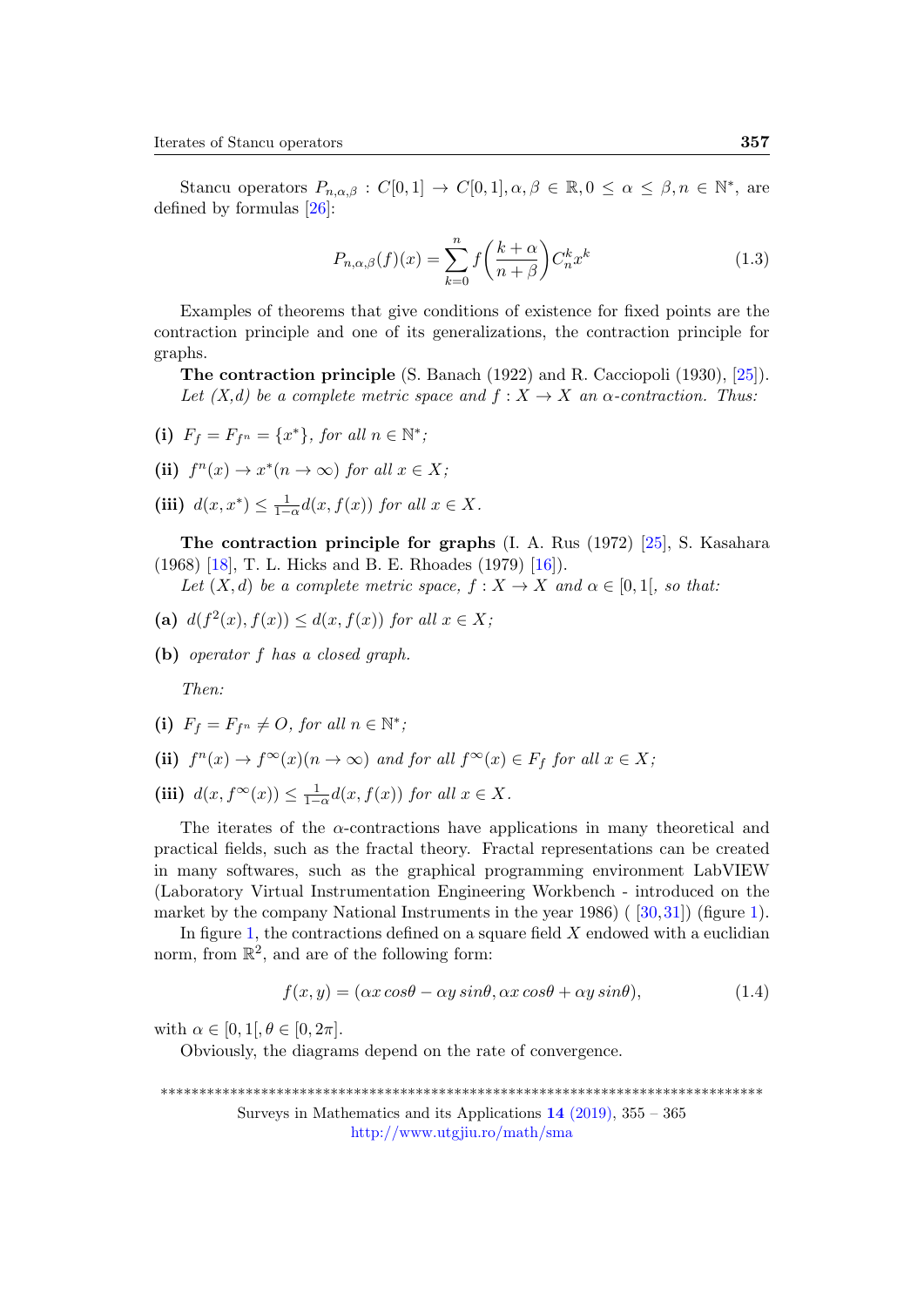

<span id="page-3-0"></span>Figure 1: Iterations of an  $\alpha$ -contraction on a square (fractal creation) in the programming environment LabVIEW [\[27\]](#page-10-3)

<span id="page-3-5"></span>**Problem 1.** Find constant  $C \in [0,1]$  that satisfies the inequality:

<span id="page-3-2"></span>
$$
||P_{n,\alpha,\beta}^2(f) - P_{n,\alpha,\beta}(f)|| \le C||P_{n,\alpha,\beta}(f) - f||, f \in C[0,1].
$$
\n(1.5)

For  $\alpha = 0$ , the author found in [\[22\]](#page-9-0) that:

<span id="page-3-1"></span>
$$
||P_{n,0,\beta}^{2}(f) - P_{n,0,\beta}(g)|| \le \left[1 - \left(1 - \frac{n}{n+\beta}\right)^{n}\right]||f - g||_{c} = A||f - g||_{c}, \qquad (1.6)
$$

for all  $f, g \in X_\gamma = \left\{ f \in C \middle| 0, \frac{n}{n+1} \right\}$  $\overline{n+\beta}$  $\Big] : f(0) = \gamma \Big\}, \gamma \in \mathbb{R}, \text{ where } \|\cdot\|_c \text{ is the }$ Chebyshev′ s norm.

**Observation 2.** (a) If we replace f with  $P_{n,0,\beta}(f)$  and g with f, formula [\(1.6\)](#page-3-1) becomes formula [\(1.5\)](#page-3-2).

(b) By successively applying formula [\(1.6\)](#page-3-1), we obtain, for  $m \in \mathbb{N}^*$ .

$$
||P_{n,0,\beta}^{m}(f) - P_{n,0,\beta}^{m-1}(f)|| \leq \dots \leq A'||P_{n,0,\beta}(f) - f||, \quad cu \ \ A' \in [0,1[.
$$

For  $\alpha = \beta$ , the author found in the same paper that:

<span id="page-3-3"></span>
$$
||P_{n,\alpha,\alpha}(f) - P_{n,\alpha,\alpha}(g)|| \le [1 - (1 - \frac{n}{n+\beta})^n] ||f - g||_c = A ||f - g||_c,
$$
 (1.7)

**Observation 3.** If we replace f with  $P_{n,\alpha,\alpha}(f)$  and g with f, formula [\(1.7\)](#page-3-3) becomes formula  $(1.5)$ .

In paper [\[10\]](#page-8-5), the authors use the Bernstein-Stancu operators  $S_n^{\langle n,\alpha,\beta\rangle}(f)(x)$ ,  $\alpha > 0, 0 \le \beta \le \gamma, f \in C[0,1], e_i(x) = x^i$  and formula:

<span id="page-3-4"></span>
$$
S_n^{\langle n,\alpha,\beta\rangle}(f)(x) = B_n\bigg(fo\bigg(\frac{n}{n+\beta}e_1 + \frac{\alpha}{n+\beta}e_0\bigg)\bigg)(x)
$$
 (1.8)

and study the iterates of these operators  $(B_n$  is the Bernstein operator). In the following sections, we will use relation  $(1.8)$  in approaching inequality  $(1.5)$ .

\*\*\*\*\*\*\*\*\*\*\*\*\*\*\*\*\*\*\*\*\*\*\*\*\*\*\*\*\*\*\*\*\*\*\*\*\*\*\*\*\*\*\*\*\*\*\*\*\*\*\*\*\*\*\*\*\*\*\*\*\*\*\*\*\*\*\*\*\*\*\*\*\*\*\*\*\*\*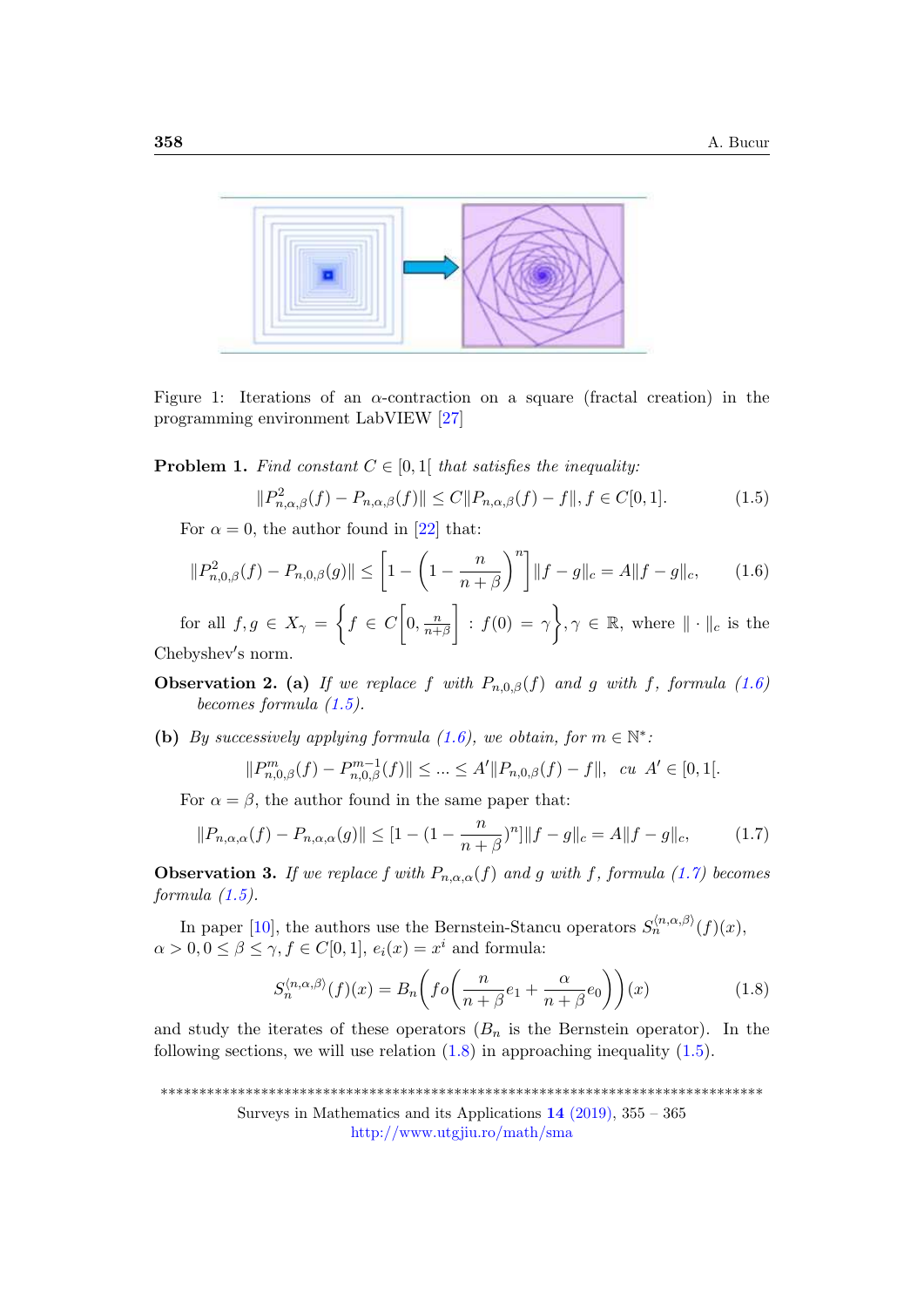# 2 Main Results

Theorem [4](#page-4-0) from this section solves Problem [1.](#page-3-5)

<span id="page-4-0"></span>**Theorem 4.** Inequality [\(1.5\)](#page-3-2) is satisfied with constant  $C = \left(1 - \frac{1}{2m}\right)$  $2^{n-1}$  $\big\backslash n+\alpha$  $\frac{n+\alpha}{n+\beta} \in$  $[0, 1[$ :

$$
||P_{n,\alpha,\beta}^2(f) - P_{n,\alpha,\beta}(f)|| \le \left(1 - \frac{1}{2^{n-1}}\right) \frac{n+\alpha}{n+\beta} ||P_{n,\alpha,\beta}(f) - f||, f \in C[0,1]. \tag{2.1}
$$

Proof. We will use the inequality from [\[23\]](#page-9-4):

<span id="page-4-1"></span>
$$
||B_n(f) - B_n(g)||_c \le \left(1 - \frac{1}{2^{n-1}}\right) ||f - g||. \tag{2.2}
$$

Then, based on relations  $(1.8)$  and  $(2.2)$ , we have:

$$
||P_{n,\alpha,\beta}^{2}(f) - P_{n,\alpha,\beta}(f)|| \le
$$
  
\n
$$
\leq \left(1 - \frac{1}{2^{n-1}}\right) \cdot \left||B_{n}\left(f \circ \left(\frac{n}{n+\beta}e_1 + \frac{\alpha}{n+\beta}e_0\right) \circ \left(\frac{n}{n+\beta}e_1 + \frac{\alpha}{n+\beta}e_0\right) - \left(f \circ \left(\frac{n}{n+\beta}e_1 + \frac{\alpha}{n+\beta}e_0\right)\right)\right)|| =
$$
  
\n
$$
= \left(1 - \frac{1}{2^{n-1}}\right) \cdot ||B_{n}((f \circ h) \circ h - f \circ h)|| \le
$$
  
\n
$$
\leq \left(1 - \frac{1}{2^{n-1}}\right) \cdot ||h|| \cdot ||B_{n}((f \circ h) - f)|| =
$$
  
\n
$$
= \sup_{x \in [0,1]} |h(x)| \cdot ||B_{n}((f \circ h) - f)|| =
$$
  
\n
$$
= \left(1 - \frac{1}{2^{n-1}}\right) \cdot \frac{n+\alpha}{n+\beta} \cdot ||P_{n,\alpha,\beta}(f) - f||.
$$

<span id="page-4-2"></span>**Problem 5.** What is  $P_{n,\alpha,\beta}^{\infty}(f)$  equal to and who is  $\lim_{m\to\infty}P_{n,\alpha,\beta}^m(f)$ ?

In order to solve Problem [5,](#page-4-2) we will use the following theorem:

<span id="page-4-3"></span>**Theorem 6.** ( [\[12\]](#page-9-6), p.121) If  $n \in \mathbb{N}$  is fixed and  $\alpha > 0, 0 \le \beta \le \gamma$ , then for any  $f \in C[0,1],$ 

<span id="page-4-4"></span>
$$
\lim_{m \to \infty} \left( S_n^{\langle n, \alpha, \beta \rangle}(f) \right)^m = b_0^{\alpha} e_0 = \left( S_n^{\langle n, \alpha, \beta \rangle} \right)^{\infty},\tag{2.3}
$$

where  $b_0^{\alpha} = \sum_{n=1}^{\infty}$  $j=0$  $d_j^{\alpha} f\left(\frac{j+\beta}{n+\gamma}\right)$  $\overline{n+\gamma}$  $\Big), \text{ with } d_j^{\alpha}, 0 \leq j \leq n \text{ independent of } f.$ 

\*\*\*\*\*\*\*\*\*\*\*\*\*\*\*\*\*\*\*\*\*\*\*\*\*\*\*\*\*\*\*\*\*\*\*\*\*\*\*\*\*\*\*\*\*\*\*\*\*\*\*\*\*\*\*\*\*\*\*\*\*\*\*\*\*\*\*\*\*\*\*\*\*\*\*\*\*\*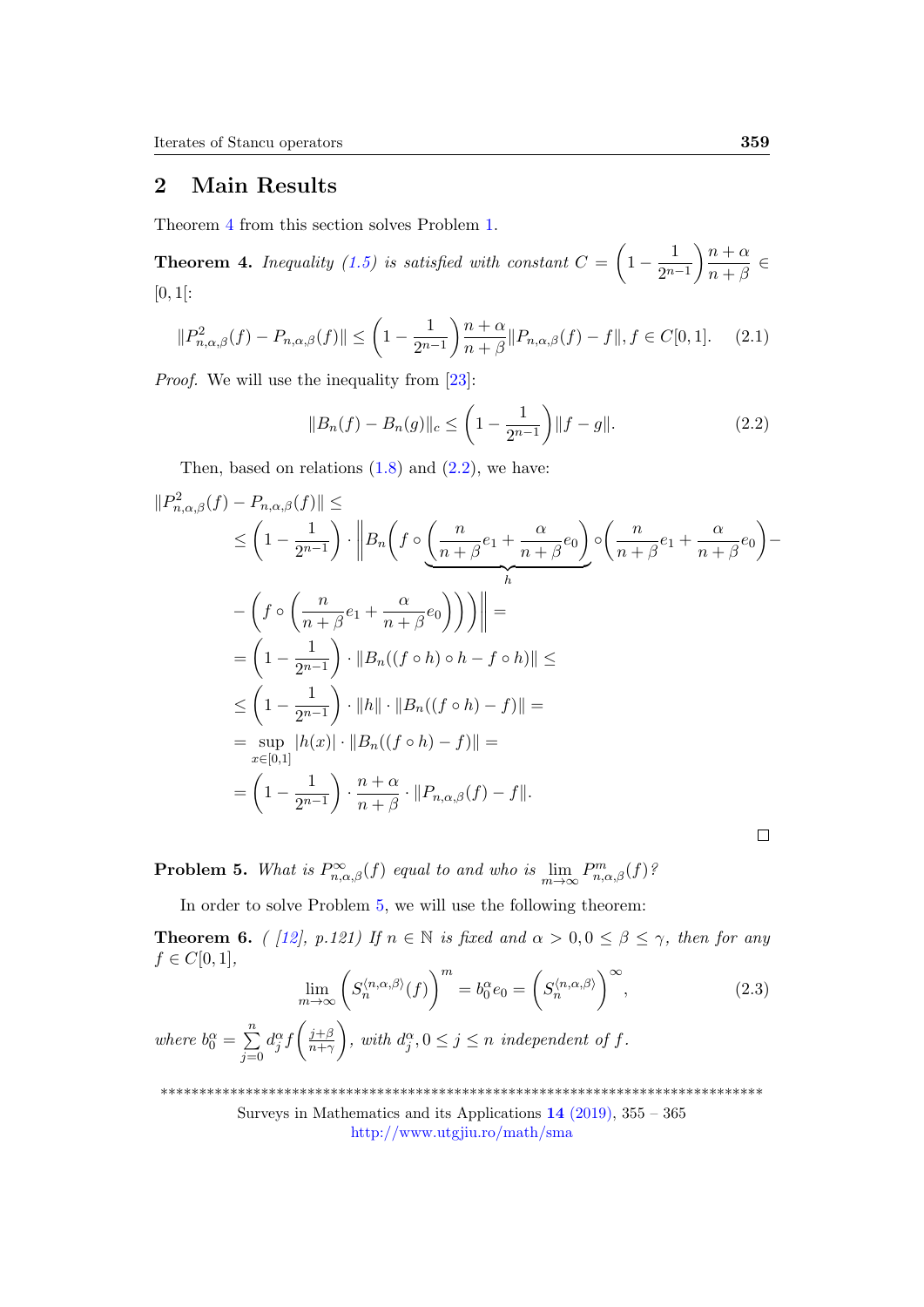Considering Theorem  $6$ , Problem  $5$  is reduced to having to determine coefficients  $d_j^{\alpha}, 0 \leq j \leq n$ .  $P_{n,\alpha,\beta}^{\infty}(f)$  will be clearly established by relation  $(2.3)$ , because  $P_{n,\alpha,\beta}(f)$  is in fact  $S_n^{\langle 0,\alpha,\beta\rangle}(f)$ .

As a particular case of Theorem 1, p.119 from paper [\[12\]](#page-9-6), the eigenvalues for  $P_{n,\alpha,\beta}(f) = S_n^{\langle 0,\alpha,\beta\rangle}(f)$  are:

<span id="page-5-1"></span>
$$
\lambda_{n,0} = 1, \lambda_{n,1} = \frac{n}{n+\beta}, \lambda_{n,j} = \frac{n(n-1)(n-j+1)}{(n+\beta)^j}, j = 2, ..., n,
$$
 (2.4)

and the corresponding eigenvectors are

$$
q_{n,0} = e_0, q_{n,j}(x) = e_j(x) + a_{n,j-1}^{(j)}e_{j-1}(x) + \dots + a_{n,0}^{(j)}e_0(x), \ j = 1, \dots, n,
$$

with uniquely determined coefficients.

Thus, as previously determined, we can write the following theorem:

Theorem 7. For all  $f \in C[0,1]$ ,

$$
\lim_{m \to \infty} (S_n^{\langle 0, \alpha, \beta \rangle}(f)) = P_{n, \alpha, \beta}^{\infty}(f) = b_0 e_0,
$$
\n(2.5)

where  $b_0 = \sum_{j=0}^n d_j f(\frac{j+\beta}{n+\gamma})$  $\frac{j+\beta}{n+\gamma}$ ), is a linear combination of values of f.

*Proof.* Let  $f \in C[0,1]$ . Then,  $P_{n,\alpha,\beta}(f) = S_n^{\langle 0,\alpha,\beta \rangle}(f)$  can be decomposed into a base from  $\prod_n$ .

Regarding the base composed of eigenvectors,  $\{q_{n,0}, q_{n,1}, ..., q_{n,n}\}$  from  $\prod_n$ , we will write

<span id="page-5-0"></span>
$$
P_{n,\alpha,\beta}(f) = S_n^{\langle 0,\alpha,\beta\rangle}(f) = b_0 q_{n,0}(x) + b_1 q_{n,1}(x) + \dots + b_n q_{n,n}(x) \tag{2.6}
$$

obviously, with unique coordinates.

For f replaced by an eigenvector, relation  $(2.6)$  becomes:

<span id="page-5-2"></span>
$$
S_n^{\langle 0,\alpha,\beta\rangle}(q_{n,j})(x) = \lambda_{n,j}q_{n,j}(x),\tag{2.7}
$$

where  $\lambda_{n,j}$  are the eigenvalues of  $P_{n,\alpha,\beta}$  from relations [\(2.4\)](#page-5-1).

From [\(2.6\)](#page-5-0) and [\(2.7\)](#page-5-2) we obtain that for any  $f \in C[0, 1]$  and for all  $x \in [0, 1]$ , we obtain:

$$
P_{n,\alpha,\beta}^{m}(f)(x) = P_{n,\alpha,\beta}^{m-1}(P_{n,\alpha,\beta}(f)(x)) =
$$
  
= 
$$
P_{n,\alpha,\beta}^{m-1}((b_0q_{n,0} + b_1q_{n,1} + ... + b_nq_{n,n})(x)) =
$$
  
= 
$$
b_0(\lambda_{n,0})^{m-1}q_{n,0}(x) + b_1(\lambda_{n,1})^{m-1}q_{n,1}(x) + ... + b_n(\lambda_{n,n})^{m-1}q_{n,n}(x).
$$

Because  $\lambda_{n,j} \in ]0,1[$  for  $j=1,...,n$ , when  $m \to \infty$  in  $(2.6)$ ,  $\lim_{m\to\infty} P_{n,\alpha,\beta}^m(f)(x)$  $b_0e_0(x)$ .

\*\*\*\*\*\*\*\*\*\*\*\*\*\*\*\*\*\*\*\*\*\*\*\*\*\*\*\*\*\*\*\*\*\*\*\*\*\*\*\*\*\*\*\*\*\*\*\*\*\*\*\*\*\*\*\*\*\*\*\*\*\*\*\*\*\*\*\*\*\*\*\*\*\*\*\*\*\*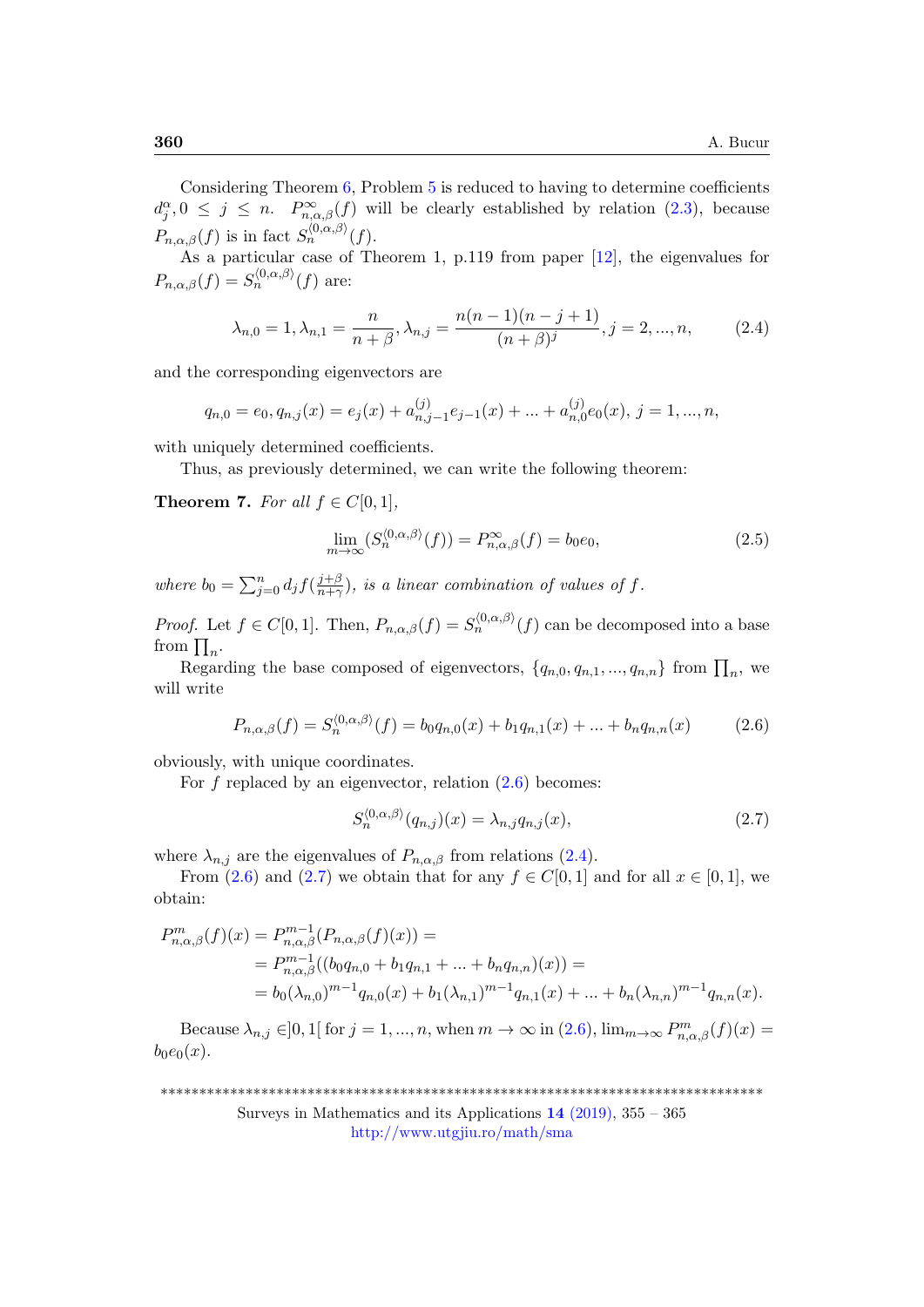We say that  $P^{\infty} f = b_0 e_0$  and demonstrate that

$$
b_0 = \sum_{j=0}^n d_j f\left(\frac{j+\beta}{\underbrace{n+\gamma}_{a_j}}\right) = \sum_{j=0}^n d_j f(a_j),
$$

 $d_i \in \mathbb{R}$  are independent of f.

We consider two bases of  $\prod_n$ , one consisting of eigenvectors  $\{q_{n,0}, q_{n,1}, ..., q_{n,n}\}$ and the other one consisting of the Stancu fundamental polynomials  $\{w_{n,0}, w_{n,1}, ..., w_{n,n}\}.$ As defined in [\[17\]](#page-9-8), the Stancu fundamental polynomials are of the form:

$$
w_{n,k}(x; \alpha) = C_n^k \frac{\prod_{\vartheta=0}^{k-1} (x + \vartheta \alpha) \prod_{\mu=0}^{n-k-1} (1 - x + \mu \alpha)}{(1 + \alpha)(1 + 2\alpha)...(1 + \overline{n-1}\alpha)}
$$
(2.8)

and  $(\theta_{i,j})_{i,j=\overline{0,n}}$  is the transition matrix from the first to the second base:

$$
\begin{cases}\nw_{n,0} = \theta_{0,0}q_{n,0} + \theta_{1,0}q_{n,1}... + \theta_{n,0}q_{n,n} \\
\dots \\
w_{n,n} = \theta_{0,n}q_{n,0} + \theta_{1,n}q_{n,1}... + \theta_{n,n}q_{n,n}\n\end{cases}
$$

The coordinates of  $P_{n,\alpha,\beta}(f)$  in relation to the two bases are:

$$
\begin{pmatrix} b_0 \\ \vdots \\ b_n \end{pmatrix} = \begin{pmatrix} \theta_{0,0} & \theta_{1,0} & \theta_{n,0} \\ \vdots & \vdots \\ \theta_{0,n} & \theta_{1,n} & \theta_{n,n} \end{pmatrix} \begin{pmatrix} f(a_0) \\ \vdots \\ f(a_n) \end{pmatrix}
$$

Because  $d_0 = \theta_{0,0},..., d_n = \theta_{n,n}$  they are independent of f. In conclusion,  $d_j, j = 0, ..., n$  can be determined by decomposing  $w_{n,j}$  in relation to the base  ${q_{n,0}, q_{n,1}, ..., q_{n,n}}.$ 

The symmetry of the applied method consists of the possibility to apply it starting from a certain iteration in order to obtain results for higher order iterations, respectively for lower order iterations. In the case of iterations of linear operators associated to symmetrical matrices, the eigenvalues are determined with specific methods.

### 3 Conclusions

There are conditions for which the Stancu operators are contractions on the graphs, and for the existence of their fixed points to be applied the contraction principle for graphs.

The methods used for the study of the existence of fixed points of their iterates can be extended to the study of the existence of fixed points for other linear operators,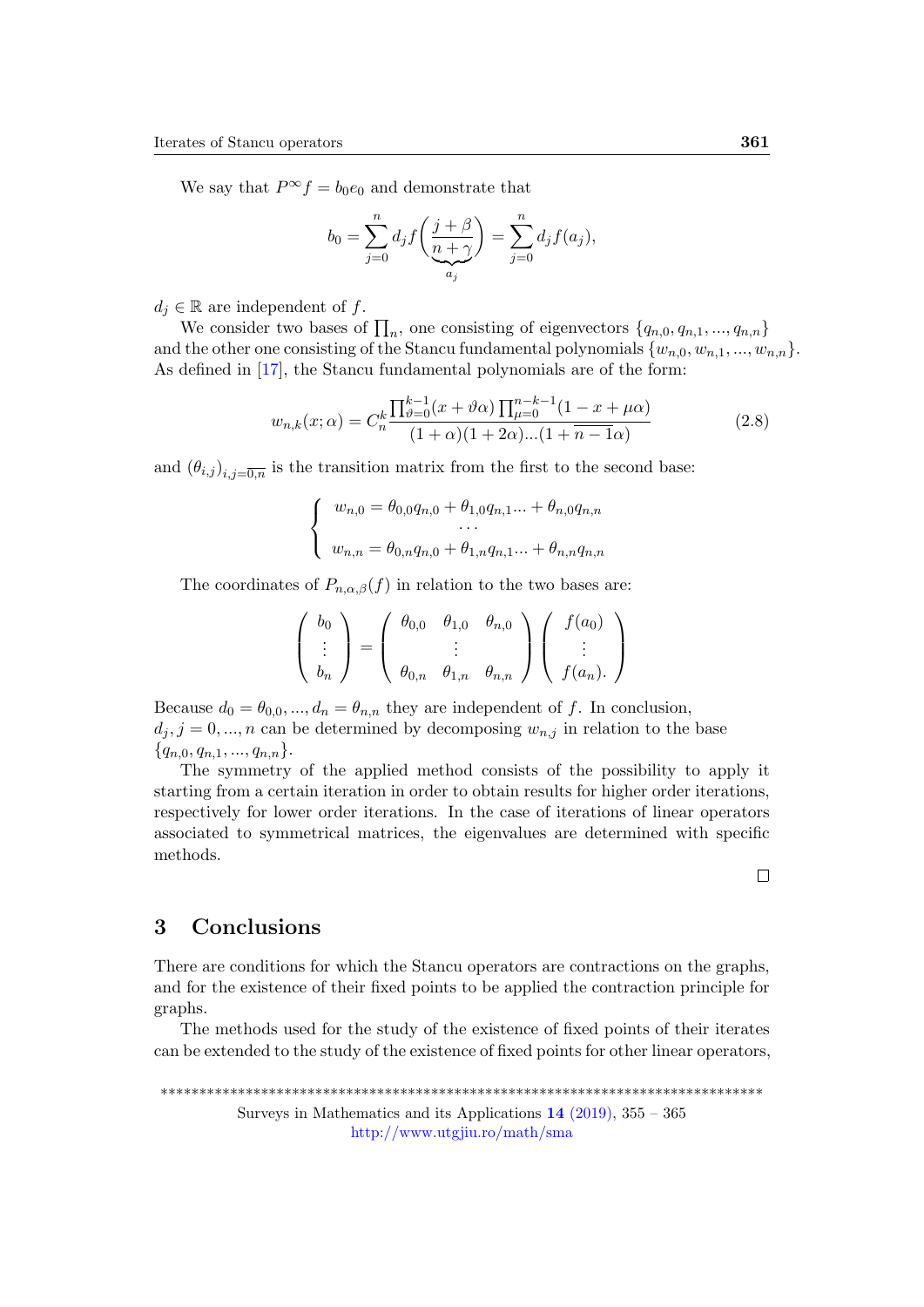such as the Cesàro operators, the generalized Cesàro operators and their iterates, the Kantorovich form of the Stancu operators, Schurer-Stancu operators, Stancu-Durrmeyer operators, Lupaş-Stancu operators, Stancu-King operators, q-Bernstein polynomials, and others.

The discrete Cesaro operator turns any set into an set of averages. Similarly, the integral Cesàro operator is also an averaging operator. In recent years, many researchers studied the iterates of the Cesàro operator (see  $[9, 28, 29]$  $[9, 28, 29]$  $[9, 28, 29]$  $[9, 28, 29]$  $[9, 28, 29]$ ) on the space of convergent sets, on the space of sets convergent to zero, on the space of summable sets, on the space of functions continuous on the range [0, 1], and on other Banach spaces. The authors obtained results regarding the convergence of the iterates and proved that the Cesàro operator is a contraction on a dense subset of  $(C[0, 1], B)$ , endowed with a certain norm, where  $B$  is a Banach space.

Let  $\alpha, \beta$  be two given real parameters that satisfy the conditions  $0 \leq \alpha \leq \beta$ . Then, the Kantorovich form of the Stancu operators [\[4\]](#page-8-7), for  $f \in C[0,1]$  and  $x \in [0,1]$ is:

$$
K_m^{(\alpha,\beta)}(f)(x) = (m+\beta+1) \sum_{k=0}^m C_m^k x^k (1-x)^{m-k} \sum_{\substack{k+\alpha+1 \\ m+\beta+1}}^{\frac{k+\alpha+1}{m+\beta+1}} f(s) ds.
$$

Let  $p \in N$  be a integer and  $\alpha, \beta$  two given real parameters that satisfy the conditions  $0 \le \alpha \le \beta$ . Then, the Schurer-Stancu form of the Stancu operators [\[5\]](#page-8-8), for  $f \in C[0, 1+p]$  and  $x \in [0, 1+p]$  is:

$$
\tilde{S}_{m}^{(\alpha,\beta)}(f)(x) = \sum_{k=0}^{m+p} C_{m+p}^{k} x^{k} (1-x)^{m+p-k} f\left(\frac{k+p}{m+p}\right).
$$

In the year 2009, Nowak [\[20\]](#page-9-13) created the q-analogue for the Stancu operators [\(1.1\)](#page-1-0) for any function  $f \in C[0,1], x \in [0,1], q > 0, \alpha \geq 0$  and each  $n \in N$  as,

$$
B_n^{(q,\alpha)}(f)(x) = \sum_{k=0}^n {n \brack k}_q \frac{\Pi_{\vartheta=0}^{k-1} (x + \alpha[\vartheta]_q) \Pi_{\mu=0}^{n-k-1} (1 - q^{\mu} x + \alpha[\mu]_q)}{\Pi_{\tau=0}^{n-1} (1 + \alpha[\vartheta]_q)} f\left(\frac{[k]_q}{[n]_q}\right).
$$

Where the  $q$ -integer is, for a non-negative integer  $n$ ,

$$
[n]_q = \begin{cases} \frac{1-q^n}{1-q}, & q \neq 1 \\ n, & q = 1, \end{cases}
$$

q-factorial  $[n]_{q}$  are defined as in the following formula:

$$
[n]_{q!} = \begin{cases} [1]_q [2]_q [3]_q ... [n]_q, & n \ge 1 \\ 1, & n = 0 \end{cases}
$$

and the  $q$  - binomial coefficient is defined as in the following equality:

$$
\begin{bmatrix} n \\ k \end{bmatrix}_q = \frac{[n]_{q!}}{[k]_{q!}[n-k]_{q!}}.
$$

<sup>\*\*\*\*\*\*\*\*\*\*\*\*\*\*\*\*\*\*\*\*\*\*\*\*\*\*\*\*\*\*\*\*\*\*\*\*\*\*\*\*\*\*\*\*\*\*\*\*\*\*\*\*\*\*\*\*\*\*\*\*\*\*\*\*\*\*\*\*\*\*\*\*\*\*\*\*\*\*</sup>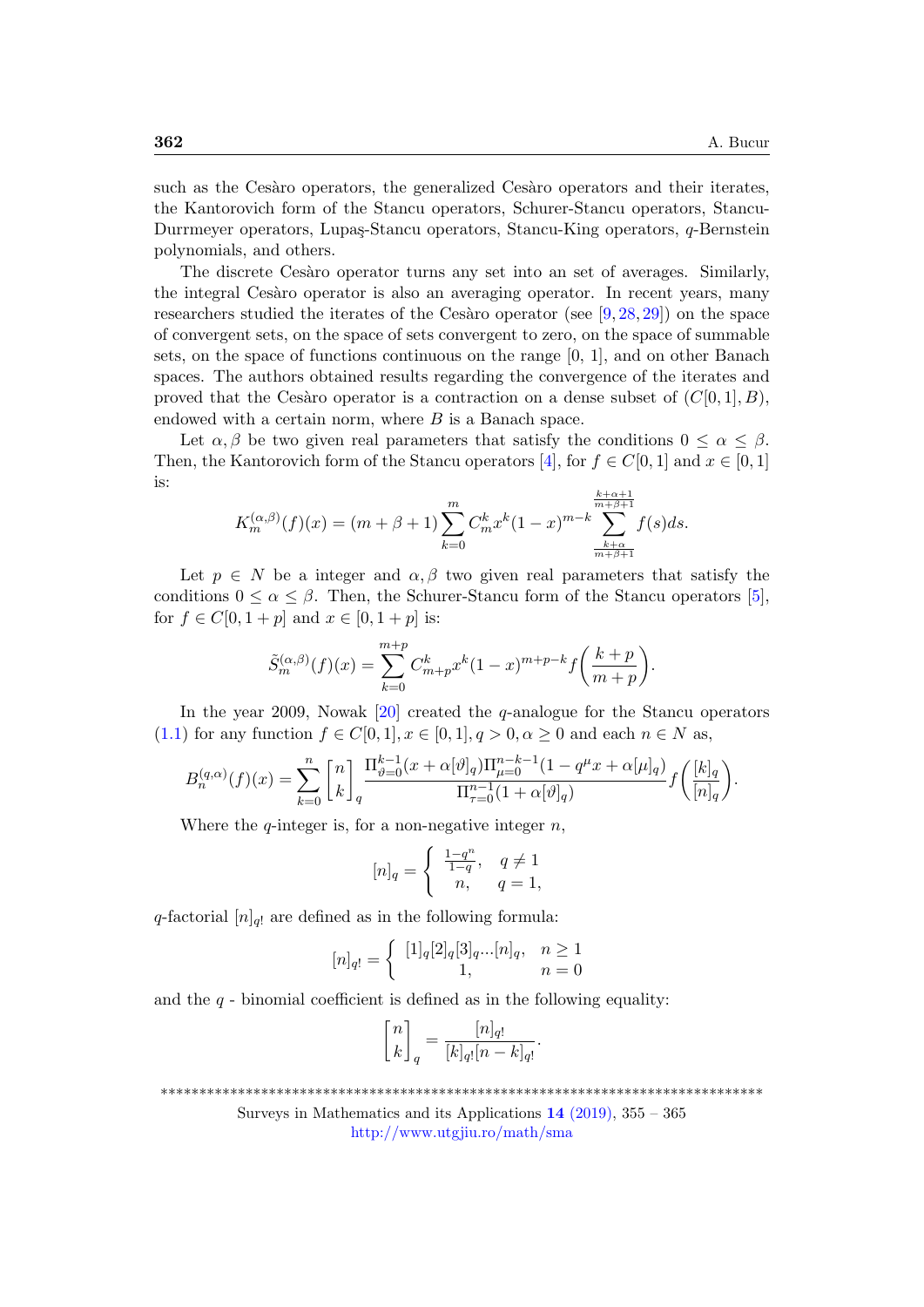The Stancu-Durrmeyer operators, Lupas-Stancu operators, Stancu-King operators, and the q-Bernstein polynomials are other examples of linear operators.

A new topic and a future direction of study could be the study of fixed points for compositions between such operators with Ces`aro-type operators, or for compositions with iterations of Cesàro operators.

### References

- <span id="page-8-0"></span>[1] O. Agratini and I. A. Rus, Iterates of a class of discrete linear operators via contraction principle, Comment. Math., 44 (2003), 555–563. [MR2025820.](http://www.ams.org/mathscinet-getitem?mr=2025820) [Zbl](https://zbmath.org/?q=an:1096.41015) [1096.41015.](https://zbmath.org/?q=an:1096.41015)
- <span id="page-8-1"></span>[2] O. Agratini and I. A. Rus, Iterates of some bivariate approximation process via weakly Picard operators. Nonlinear Analysis Forum, 8 (2003), 159-168. [MR2040850.](http://www.ams.org/mathscinet-getitem?mr=2040850) [Zbl 1206.41021.](https://zbmath.org/?q=an:1206.41021)
- <span id="page-8-2"></span>[3] S. M. A. Aleomraninejad, Sh. Rezapour and N. Shahzad, Some fixed point results on a metric space with a graph, Topology and its Applications, 159 (2012), 659-663. [MR2868864.](http://www.ams.org/mathscinet-getitem?mr=2868864) [Zbl 1237.54042.](https://zbmath.org/?q=an:1237.54042)
- <span id="page-8-7"></span>[4] D. Bărbosu, *Kantorovich-Stancu Type Operators*, JIPAM. Journal of Inequalities in Pure and Applied Mathematics, 5 (2004), 1-6. [MR2084863.](http://www.ams.org/mathscinet-getitem?mr=2084863) [Zbl](https://zbmath.org/?q=an:1054.41010) [1054.41010.](https://zbmath.org/?q=an:1054.41010)
- <span id="page-8-8"></span>[5] D. Bărbosu, A survey on the approximation properties of Schurer-Stancu operators, Carpathian .J. Math., 20 (2004), 1-5. [MR2138521.](http://www.ams.org/mathscinet-getitem?mr=2138521) [Zbl 1089.41017.](https://zbmath.org/?q=an:1089.41017)
- <span id="page-8-3"></span>[6] S. Bernstein, D´emonstration du th´eor`eme de Weierstrass fond´ee sur le calcul de probabilités, Charkow Ges.,  $13$  (2) (1912), 1-2. [JFM 43.0301.03.](https://zbmath.org/?q=an:43.0301.03)
- <span id="page-8-4"></span>[7] C.A. Charalambides, The q-Bernstein basis as a q-binomial distribution, Journal of Statistical Planning and Inference, 140 (2010), 2184-2190. [MR2609477.](http://www.ams.org/mathscinet-getitem?mr=2609477) [Zbl 1191.60014.](https://zbmath.org/?q=an:1191.60014)
- [8] J. L. Durrmeyer, Une formule d'inversion de la transformée de Laplace: Application à la théorie des moments. Thése de 3 cycle, Faculté des Sciences de l'Université de Paris, 1967.
- <span id="page-8-6"></span>[9] F. G. Fontes and F. J. Solís, *Iterating the Cesàro operators*, Proc. Amer. Math. Soc., 136 (2008), 2147-2153. [MR2383520.](http://www.ams.org/mathscinet-getitem?mr=2383520) [Zbl 1146.47019.](https://zbmath.org/?q=an:1146.47019)
- <span id="page-8-5"></span>[10] I. Gavrea and M. Ivan, On the iterates of positive linear operators preserving the affine functions. J. Math. Anal. Appl., 372 (2010), 366-368. [MR2678868.](http://www.ams.org/mathscinet-getitem?mr=2678868) [Zbl 1196.41014.](https://zbmath.org/?q=an:1196.41014)

<sup>\*\*\*\*\*\*\*\*\*\*\*\*\*\*\*\*\*\*\*\*\*\*\*\*\*\*\*\*\*\*\*\*\*\*\*\*\*\*\*\*\*\*\*\*\*\*\*\*\*\*\*\*\*\*\*\*\*\*\*\*\*\*\*\*\*\*\*\*\*\*\*\*\*\*\*\*\*\*</sup>

Surveys in Mathematics and its Applications  $14$  [\(2019\),](http://www.utgjiu.ro/math/sma/v14/v14.html) 355 – 365 <http://www.utgjiu.ro/math/sma>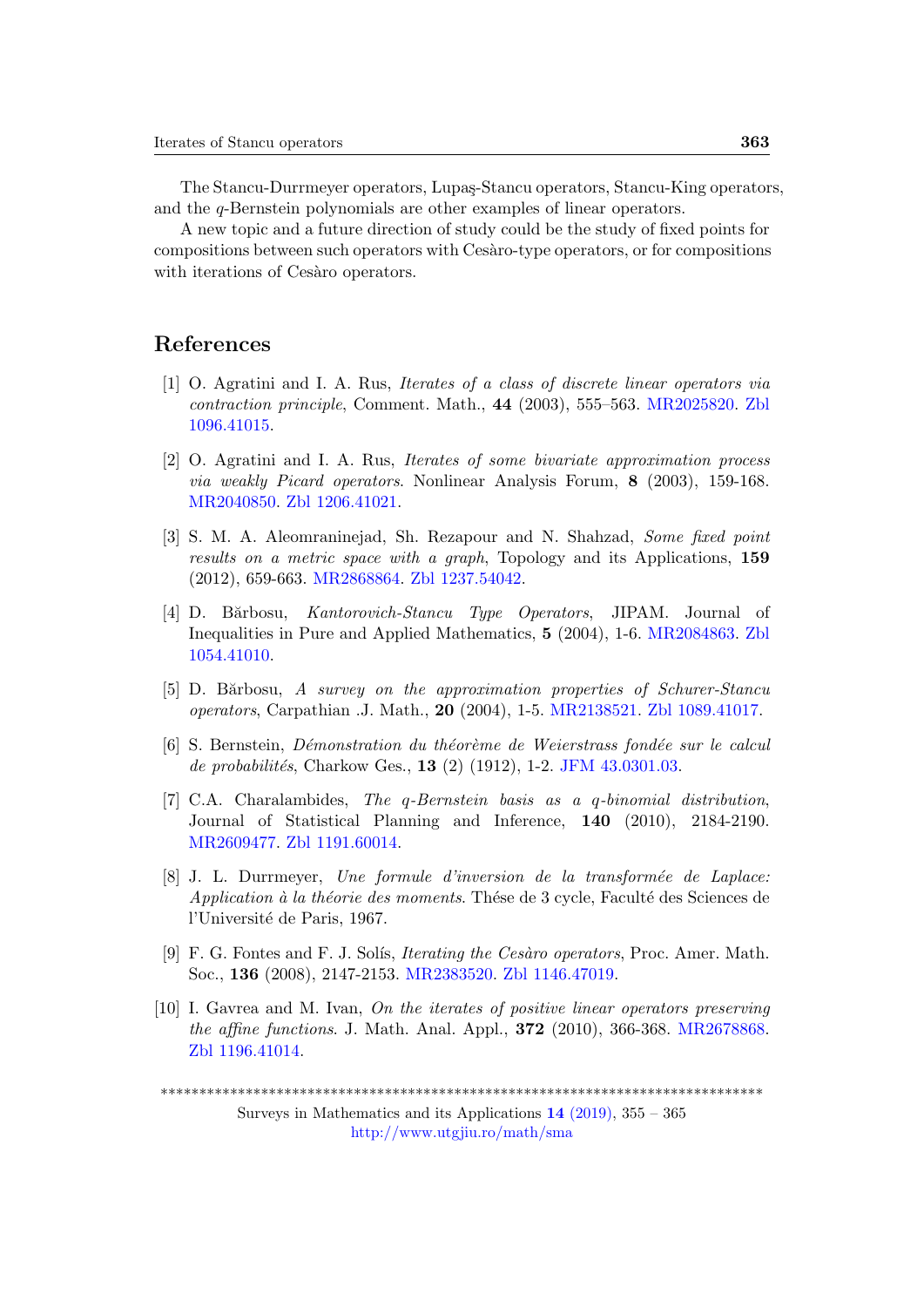- <span id="page-9-5"></span>[11] I. Gavrea and M. Ivan, The iterates of positive linear operators preserving the constants. Appl. Math. Lett. 2011, 24, 2068-2071. [MR2826127.](http://www.ams.org/mathscinet-getitem?mr=2826127) [Zbl 1232.41030.](https://zbmath.org/?q=an:1232.41030)
- <span id="page-9-6"></span>[12] I. Gavrea and M. Ivan, On the iterates of positive linear operators, J. Approximation Theory, 163 (2011), 1076-1079. [MR2832743.](http://www.ams.org/mathscinet-getitem?mr=2832743) [Zbl 1236.41002.](https://zbmath.org/?q=an:1236.41002)
- <span id="page-9-7"></span>[13] H. Gonska, D. Kacso and P. Pitul, *The degree of convergence of over-iterated* positive linear operators, J. Appl. Funct. Anal., 1 (2006), 403-423. [MR2220800.](http://www.ams.org/mathscinet-getitem?mr=2220800) [Zbl 1099.41011.](https://zbmath.org/?q=an:1099.41011)
- <span id="page-9-2"></span>[14] H. Gonska, P. Pitul and I. Rașa, Over-iterates of Bernstein-Stancu operators, Calcolo, 44 (2007), 117-125. [MR2330763.](http://www.ams.org/mathscinet-getitem?mr=2330763) [Zbl 1150.41013.](https://zbmath.org/?q=an:1150.41013)
- <span id="page-9-9"></span>[15] H. Gonska and I. Raşa, The limiting semigroup of the Bernstein iterates: degree of convergence, Acta Math. Hungar., 111 (2006), 119-130. [MR2188976.](http://www.ams.org/mathscinet-getitem?mr=2188976) [Zbl](https://zbmath.org/?q=an:1121.41004) [1121.41004.](https://zbmath.org/?q=an:1121.41004)
- <span id="page-9-12"></span>[16] T. L. Hicks and B. E. Rhoades, A Banach type fixed point theorem, Math. Jap., 24 (1979), 327-330. [MR0550217.](http://www.ams.org/mathscinet-getitem?mr=0550217) [Zbl 0432.47036.](https://zbmath.org/?q=an:0432.47036)
- <span id="page-9-8"></span>[17] S. Karlin and Z. Ziegler, Iteration of positive approximation operators, J. Approximation Theory, 3 (1970), 310-339. [MR0277982.](http://www.ams.org/mathscinet-getitem?mr=0277982) [Zbl 0199.44702.](https://zbmath.org/?q=an:0199.44702)
- <span id="page-9-11"></span>[18] S. Kasahara, A Remark on the Contraction Principle, Proc. Japan Acad., 44 (1968), 21-26. [MR0230182.](http://www.ams.org/mathscinet-getitem?mr=0230182) [Zbl 0169.46002.](https://zbmath.org/?q=an:0169.46002)
- <span id="page-9-3"></span>[19] R. P. Kelisky and T. V. Rivlin, Iterates of Bernstein polynomials, Pacific J. Math., 21 (1967), 511-520. [MR0212457.](http://www.ams.org/mathscinet-getitem?mr=0212457) [Zbl 0177.31302.](https://zbmath.org/?q=an:0177.31302)
- <span id="page-9-13"></span>[20] G. Nowak, Approximation properties for generalized q-Bernstein polynomials, J. Math. Anal. Appl., 350 (2009), 50-55. [MR2476891.](http://www.ams.org/mathscinet-getitem?mr=2476891) [Zbl 1162.33009.](https://zbmath.org/?q=an:1162.33009)
- [21] S. Ostrovska, q-Bernstein polynomials and their iterates, Journal of Approximation Theory, 123 (2003), 232-255. [MR1990098.](http://www.ams.org/mathscinet-getitem?mr=1990098) [Zbl 1093.41013.](https://zbmath.org/?q=an:1093.41013)
- <span id="page-9-0"></span>[22] I. A. Rus, Iterates of Stancu Operators, via Contraction Principle, Studia Univ. Babe¸s-Bolyai Math., 47 (2002), 101-104. [MR1993908.](http://www.ams.org/mathscinet-getitem?mr=1993908) [Zbl 1249.41020.](https://zbmath.org/?q=an:1249.41020)
- <span id="page-9-4"></span>[23] I. A. Rus, Iterates of Bernstein Operators, via Contraction Principle, J. Math. and Appl., 292 (2004), 259-261. [MR2050229.](http://www.ams.org/mathscinet-getitem?mr=2050229) [Zbl 1056.41004.](https://zbmath.org/?q=an:1056.41004)
- <span id="page-9-1"></span>[24] I. A. Rus, Fixed point and interpolation point set of a positive linear operator on  $C(D)$ , Studia Univ. Babeş-Bolyai Math., 55 (2010), 243-248. [MR2785009.](http://www.ams.org/mathscinet-getitem?mr=2785009) [Zbl 1240.41069.](https://zbmath.org/?q=an:1240.41069)
- <span id="page-9-10"></span>[25] I. A. Rus, A. Petrusel and G. Petrusel, Fixed Point Theory, Presa Universitară Clujeană, Romania, 2008. [MR2494238.](http://www.ams.org/mathscinet-getitem?mr=2494238) [Zbl 1171.54034.](https://zbmath.org/?q=an:1171.54034)

\*\*\*\*\*\*\*\*\*\*\*\*\*\*\*\*\*\*\*\*\*\*\*\*\*\*\*\*\*\*\*\*\*\*\*\*\*\*\*\*\*\*\*\*\*\*\*\*\*\*\*\*\*\*\*\*\*\*\*\*\*\*\*\*\*\*\*\*\*\*\*\*\*\*\*\*\*\*